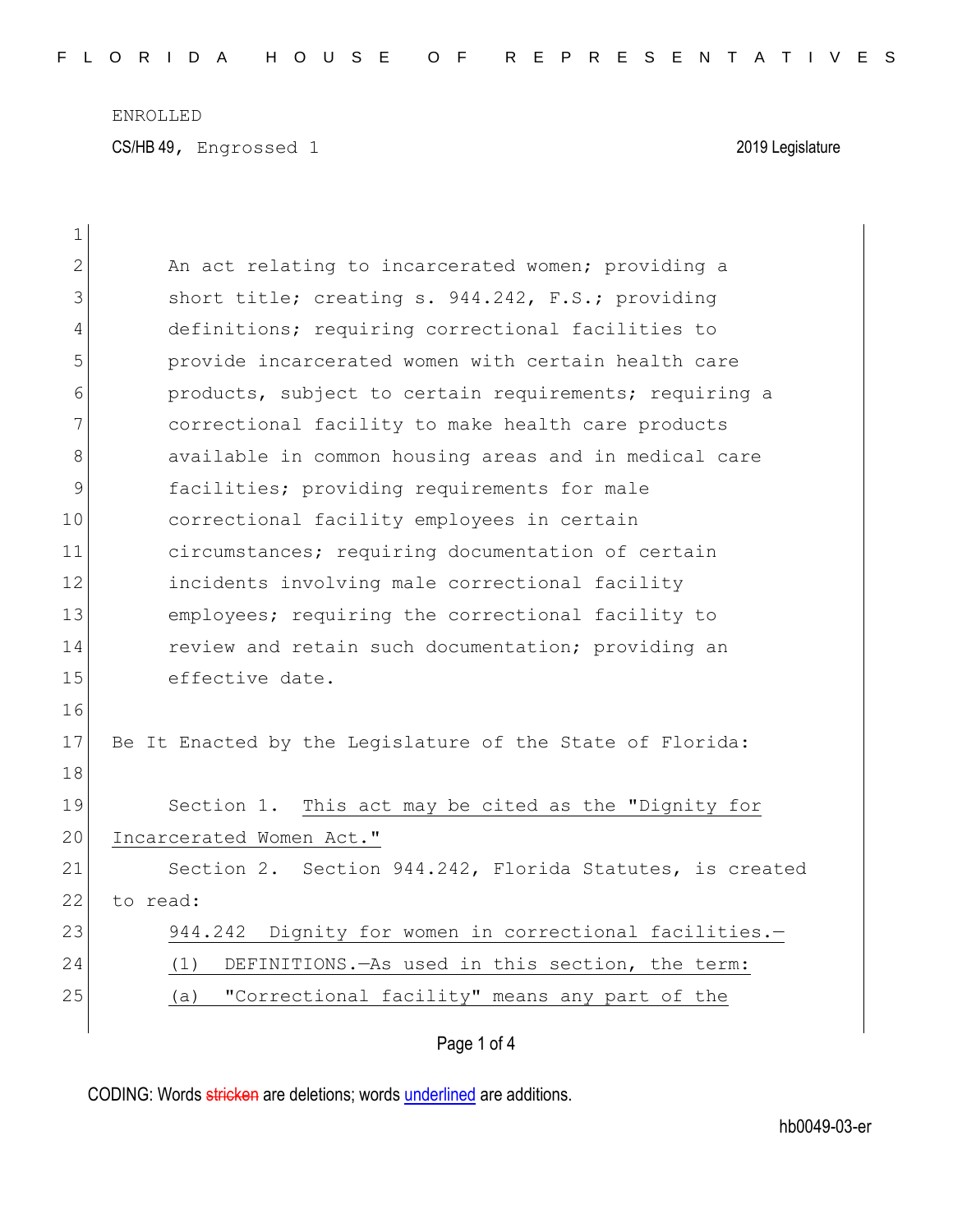CS/HB 49, Engrossed 1 2019 Legislature

| 26 | correctional system, any county detention facility, juvenile   |  |  |  |  |  |  |  |  |  |  |
|----|----------------------------------------------------------------|--|--|--|--|--|--|--|--|--|--|
| 27 | detention center or residential facility, temporary holding    |  |  |  |  |  |  |  |  |  |  |
| 28 | center, or other criminal detention facility operated by or on |  |  |  |  |  |  |  |  |  |  |
| 29 | behalf of the state or any political subdivision.              |  |  |  |  |  |  |  |  |  |  |
| 30 | "Correctional facility employee" means a correctional<br>(b)   |  |  |  |  |  |  |  |  |  |  |
| 31 | officer employed by a correctional facility.                   |  |  |  |  |  |  |  |  |  |  |
| 32 | "Health care products" includes the following:<br>(C)          |  |  |  |  |  |  |  |  |  |  |
| 33 | Feminine hygiene products, including tampons.<br>1.            |  |  |  |  |  |  |  |  |  |  |
| 34 | Moisturizing soap that is not lye-based.<br>2.                 |  |  |  |  |  |  |  |  |  |  |
| 35 | 3.<br>Toothbrushes.                                            |  |  |  |  |  |  |  |  |  |  |
| 36 | 4.<br>Toothpaste.                                              |  |  |  |  |  |  |  |  |  |  |
| 37 | Any other health care product the correctional facility<br>5.  |  |  |  |  |  |  |  |  |  |  |
| 38 | deems appropriate.                                             |  |  |  |  |  |  |  |  |  |  |
| 39 | "State of undress" means not dressed or not fully<br>(d)       |  |  |  |  |  |  |  |  |  |  |
| 40 | dressed.                                                       |  |  |  |  |  |  |  |  |  |  |
| 41 | HEALTH CARE PRODUCTS. - A correctional facility shall<br>(2)   |  |  |  |  |  |  |  |  |  |  |
| 42 | make available health care products to each woman incarcerated |  |  |  |  |  |  |  |  |  |  |
| 43 | in the facility at no cost to the woman in a quantity that is  |  |  |  |  |  |  |  |  |  |  |
| 44 | appropriate to the needs of the woman without a medical        |  |  |  |  |  |  |  |  |  |  |
| 45 | referral. A correctional facility may not require that a woman |  |  |  |  |  |  |  |  |  |  |
| 46 | be diagnosed with an illness in order to access health care    |  |  |  |  |  |  |  |  |  |  |
| 47 | products. A correctional facility shall make health care       |  |  |  |  |  |  |  |  |  |  |
| 48 | products available in common housing areas and in medical care |  |  |  |  |  |  |  |  |  |  |
| 49 | facilities.                                                    |  |  |  |  |  |  |  |  |  |  |
| 50 | MALE CORRECTIONAL FACILITY EMPLOYEES.-<br>(3)                  |  |  |  |  |  |  |  |  |  |  |
|    |                                                                |  |  |  |  |  |  |  |  |  |  |
|    | Page 2 of 4                                                    |  |  |  |  |  |  |  |  |  |  |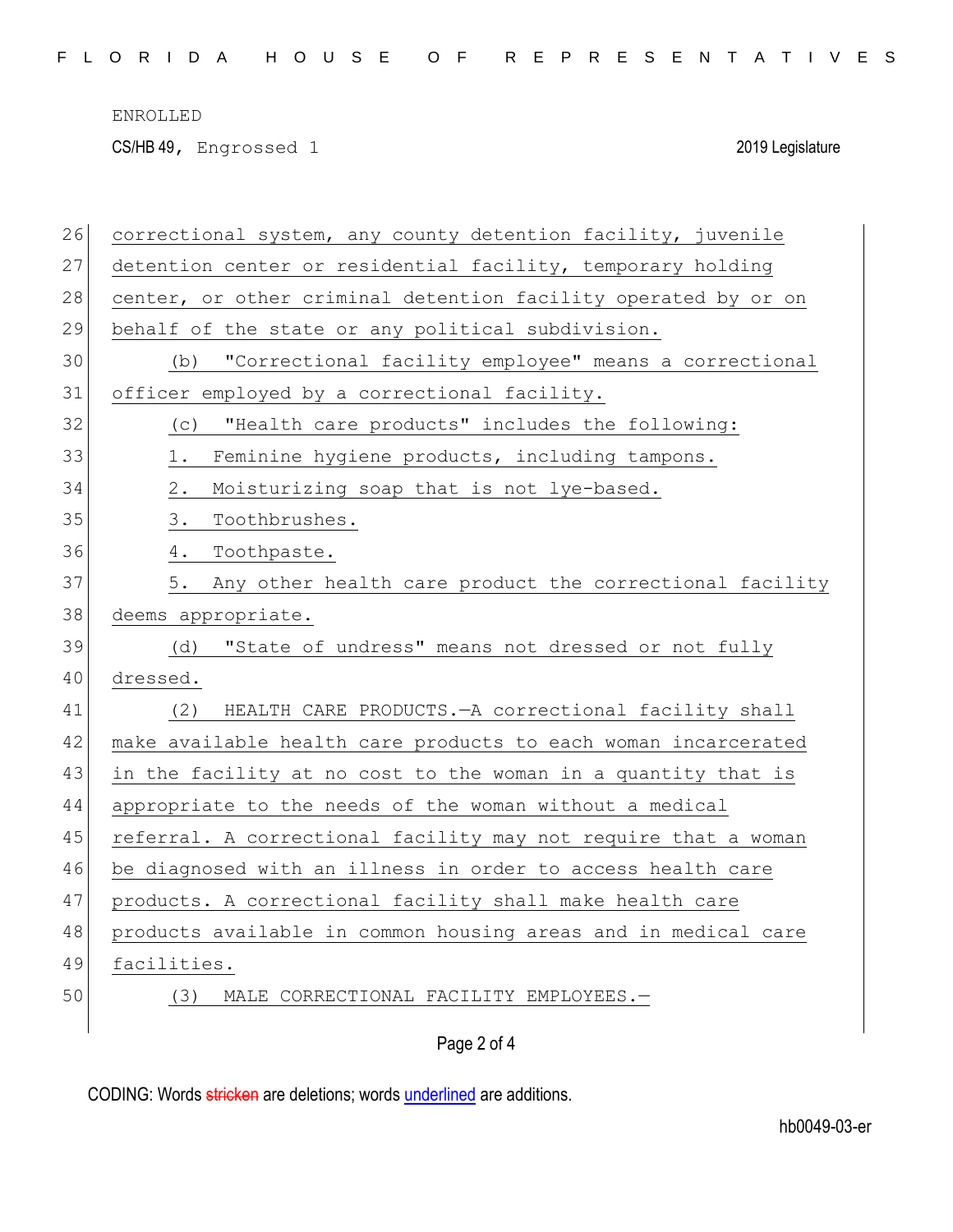CS/HB 49, Engrossed 1 2019 Legislature

| 51 | A male correctional facility employee may not conduct<br>(a)     |  |  |  |  |  |  |  |  |  |  |
|----|------------------------------------------------------------------|--|--|--|--|--|--|--|--|--|--|
| 52 | a pat-down search or body cavity search on an incarcerated woman |  |  |  |  |  |  |  |  |  |  |
| 53 | unless the woman presents an immediate risk of harm to herself   |  |  |  |  |  |  |  |  |  |  |
| 54 | or others and a female correctional facility employee is not     |  |  |  |  |  |  |  |  |  |  |
| 55 | available to do the search.                                      |  |  |  |  |  |  |  |  |  |  |
| 56 | (b) A male correctional facility employee shall announce         |  |  |  |  |  |  |  |  |  |  |
| 57 | his presence upon entering a housing unit for incarcerated       |  |  |  |  |  |  |  |  |  |  |
| 58 | women.                                                           |  |  |  |  |  |  |  |  |  |  |
| 59 | A male correctional facility employee may not enter an<br>(C)    |  |  |  |  |  |  |  |  |  |  |
| 60 | area of the correctional facility in which an incarcerated woman |  |  |  |  |  |  |  |  |  |  |
| 61 | may be in a state of undress or an area where an incarcerated    |  |  |  |  |  |  |  |  |  |  |
| 62 | woman in a state of undress may be viewed, including, but not    |  |  |  |  |  |  |  |  |  |  |
| 63 | limited to, restrooms, shower areas, and medical treatment       |  |  |  |  |  |  |  |  |  |  |
| 64 | areas. If a female correctional facility employee is not         |  |  |  |  |  |  |  |  |  |  |
| 65 | available or if a female correctional facility employee requires |  |  |  |  |  |  |  |  |  |  |
| 66 | assistance, a male correctional facility employee may enter such |  |  |  |  |  |  |  |  |  |  |
| 67 | area only in the event of a medical emergency or if an           |  |  |  |  |  |  |  |  |  |  |
| 68 | incarcerated woman presents an immediate risk of harm to herself |  |  |  |  |  |  |  |  |  |  |
| 69 | or others.                                                       |  |  |  |  |  |  |  |  |  |  |
| 70 | (d) If a male correctional facility employee conducts a          |  |  |  |  |  |  |  |  |  |  |
| 71 | pat-down search or body cavity search or enters a prohibited     |  |  |  |  |  |  |  |  |  |  |
| 72 | area in an emergency situation as provided in paragraph (a) or   |  |  |  |  |  |  |  |  |  |  |
| 73 | paragraph (c), the male correctional facility employee shall     |  |  |  |  |  |  |  |  |  |  |
| 74 | document the incident, including the circumstances necessitating |  |  |  |  |  |  |  |  |  |  |
| 75 | the male correctional facility employee's actions, no later than |  |  |  |  |  |  |  |  |  |  |
|    |                                                                  |  |  |  |  |  |  |  |  |  |  |

Page 3 of 4